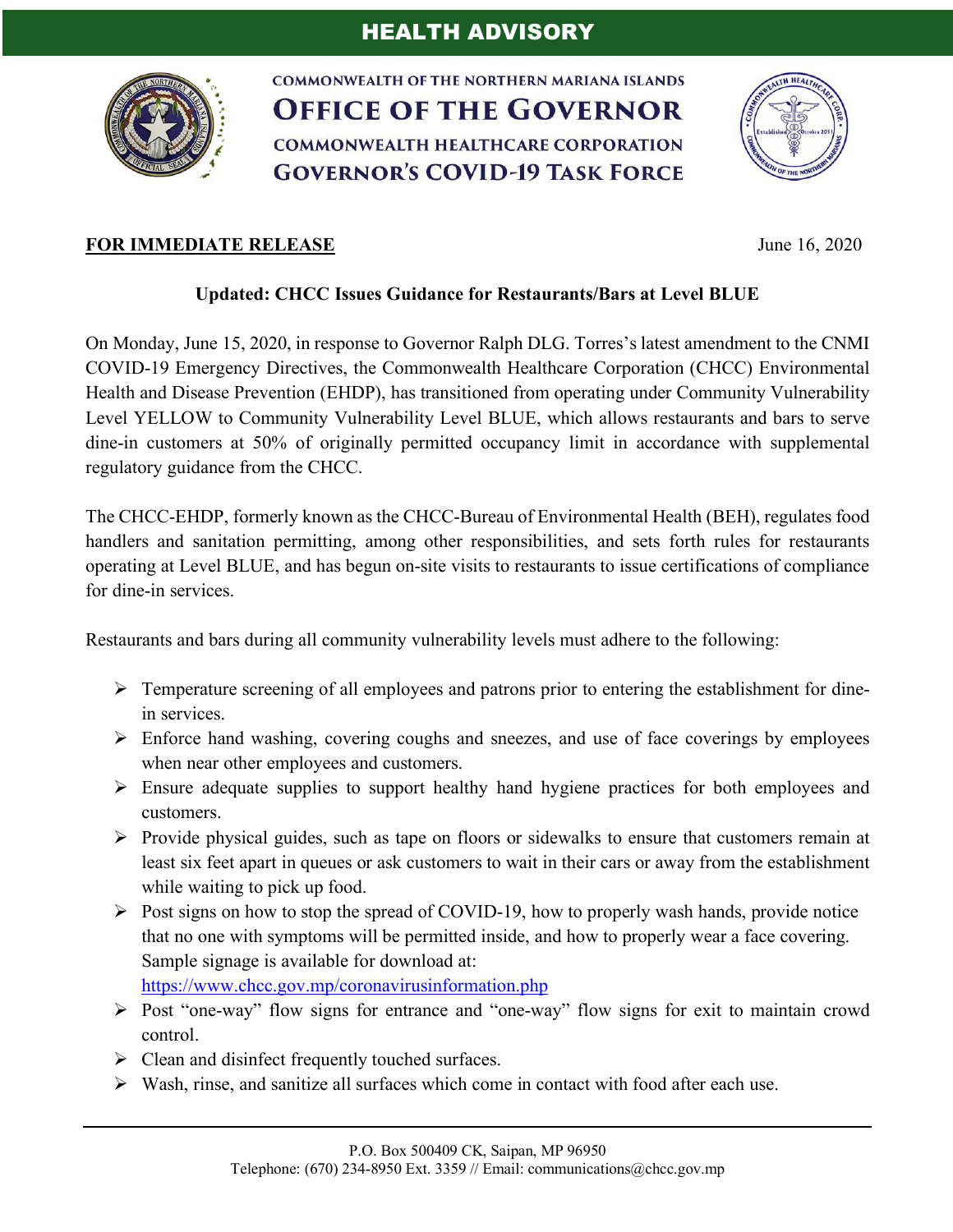- $\triangleright$  Send employees with symptoms home.
- $\triangleright$  Discontinue preset tables- condiments, utensils, and tableware removed from table.
- $\triangleright$  Ensure that all staff complete online ServSafe trainings specific to COVID-19 transmission reduction within one week of offering services.

Restaurants/bars which offer dine-in services during level blue must adhere to the following additional rules:

- $\triangleright$  Limit occupancy to 50% of their originally permitted occupancy limit.
- $\triangleright$  Maintain records of one point of contact for each party for contact tracing purposes.
- $\triangleright$  Limit parties dining in together to no more than 6 people at restaurants and 2 people at bars.
- $\triangleright$  All parties must remain at least six feet apart and are encouraged to use outdoor seating whenever possible.
- $\triangleright$  Do not offer self-service food or drinks, such as buffet style dining or beverage refill stations.

Restaurant/bar owners can request an inspection for compliance certification online at the CHCC's COVID-19 page at chcc.gov.mp or can call the CHCC Environmental Health and Disease Prevention (EHDP) at 664-4870/2/3 between 7:30 a.m. and 4:30 p.m. Monday through Friday.

Restaurant/bar patrons should look for posted certification of compliance with level blue requirements. Valid certificates of compliance are signed by CHCC-EHDP inspectors and include the restaurant's sanitation permit number for reference. If you believe a restaurant is operating out of compliance with the rules, you may contact 664-4677 to alert regulators. The CHCC EHDP may order an establishment to close if it is found to be non-compliant.

Restaurant patrons should plan to make reservations for dine-in service, limit parties to six (6) people, and respect a six-foot distance from other parties dining in. The CHCC recommends that restaurant patrons choose outdoor seating if it is available, and see if the restaurant will accept food orders ahead of time to reduce your wait time.

A listing of restaurants open for dine-in service will be updated daily at the CHCC's COVID-19 page of its website chcc.gov.mp.

## **STAY AT HOME, STOP THE SPREAD**

The Governor's COVID-19 Task Force and CHCC continue to encourage residents within the Marianas to practice social distancing, which means avoiding close contact with people in order to avoid catching the virus yourself and to avoid passing it on to others.

- Stay home as much as possible. Avoid unnecessary travel or public places.
- Avoid social gatherings in groups of more than 10.
- Choose drive-thru, take-out, or delivery options, or outdoor seating, if available, when dining in.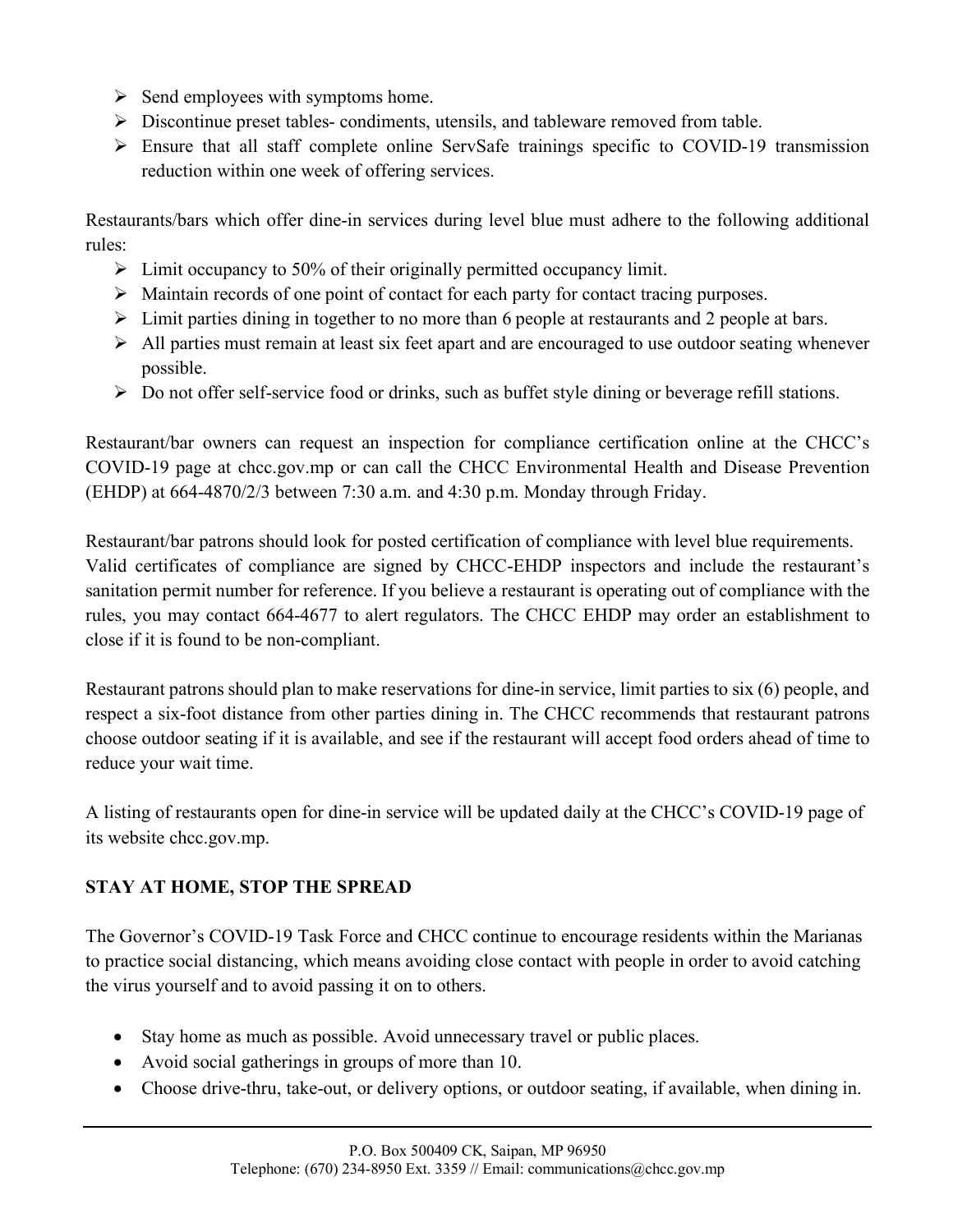- Send only one healthy adult from the household run necessary errands, such as getting groceries or picking up medications. Leave children, elderly, and other vulnerable people at home as much as possible. When returning home from an errand, wash your hands before doing anything else.
- Older adults and people with chronic medical conditions are at higher risk of getting very sick from this illness. People at high risk should stay at home as much as possible.
- Create a household plan of action https://www.cdc.gov/coronavirus/2019ncov/prepare/checklisthousehold-ready.html
- Ensure a 30-day supply of all medicines

Continue good hand hygiene:

- Wash your hands for at least 20 seconds with soap and water, avoid touching your face, cover coughs and sneezes with a tissue or your sleeve.
- Use an alcohol-based hand sanitizer if soap and water are not readily available.

Know the signs and symptoms of COVID-19 and what to do if you become symptomatic:

- Stay home when you are sick and if you recently traveled to a place with COVID-19. Selfquarantine means:
	- o Choosing a room in your house that can be used to separate sick household members from others.
	- o Washing your hands often with soap and water for at least 20 seconds. If soap and water are not available, use an alcohol-based hand sanitizer.
	- o Avoiding touching your eyes, nose, and mouth with unwashed hands.
	- o Limiting visitors

The CHCC appreciates the patience and understanding of the community at this time. To obtain general information about the CNMI COVID-19 response, please contact the Governor's COVID-19 Task Force Hotline at 287-0046, 287-0489, 287-1089. These numbers are available Monday to Friday 7:30 am - 4:30 pm.

For medical information about COVID-19, please reach out to the COVID-19 Infoline at the following numbers: 285-1672/1352. These numbers are available Monday to Friday 7:30 am - 4:30 pm.

For mental health support and helpful tips during a crisis please call the Mental Health Support Line at 285-1856, 323-6560, 323-6561 These numbers are available Monday to Friday 7:30 am - 4:30 pm. For the 24/7 Disaster Distress Helpline, please call SAMSHA at 1-800-985-5990.

For more information about DIY face coverings, please visit https://www.cdc.gov/coronavirus/2019 ncov/prevent-getting-sick/cloth-face-cover.html

For more information about CHCC programs, please follow CHCC on Facebook, Instagram, Twitter at @cnmichcc, check out our website at www.chcc.gov.mp or call us at (670) 234-8950.